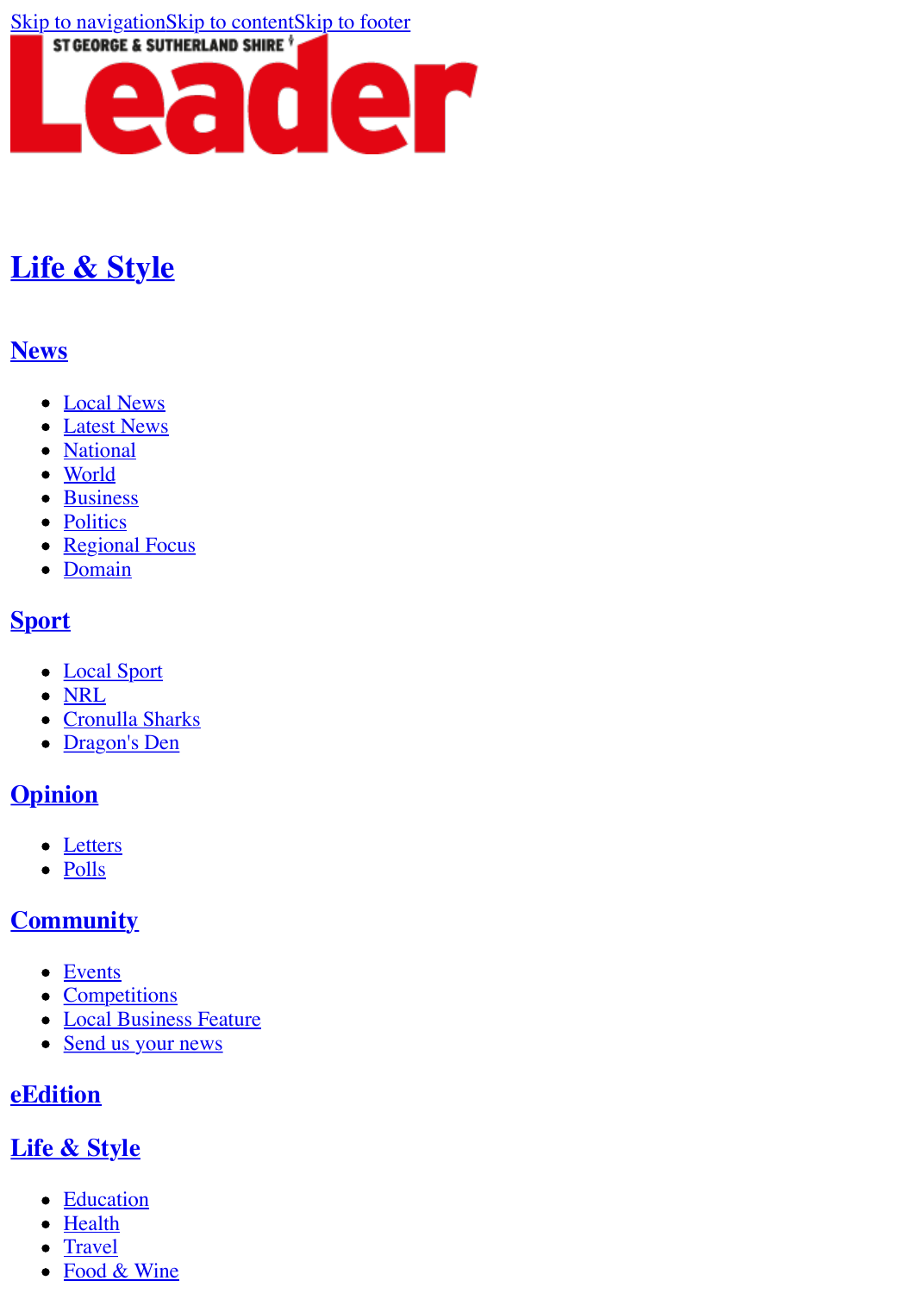- [Money](http://www.theleader.com.au/life-style/money/)
- <u>[Parenting](http://www.theleader.com.au/life-style/parenting/)</u>
- **[Relationships](http://www.theleader.com.au/life-style/relationships/)**  $\bullet$
- **[Technology](http://www.theleader.com.au/life-style/technology/)**  $\bullet$
- [Your Home](http://www.theleader.com.au/life-style/your-home/)  $\bullet$

## **[Entertainment](http://www.theleader.com.au/entertainment/)**

- [TV & Movies](http://www.theleader.com.au/entertainment/tv-movies/)
- [Books](http://www.theleader.com.au/entertainment/books/)
- [Celebrity](http://www.theleader.com.au/entertainment/celebrity/)
- [Sudoku](http://www.theleader.com.au/entertainment/sudoku/)
- [Quizzes](http://www.theleader.com.au/entertainment/quizzes-puzzles/)
- [TV Guide](http://www.theleader.com.au/entertainment/tv-guide/)

## **[Recommended](http://www.theleader.com.au/business-feature/)**

- [Sponsored Content](http://www.theleader.com.au/recommended/)
- [Special Publications](http://www.theleader.com.au/special-publications/)
- **[Advertising Features](http://www.theleader.com.au/advertising-feature/)**

## **[Classifieds](http://www.theleader.com.au/classifieds/notices/)**

- [Place an Ad](http://advertisers.com.au/?pub=LSG)
- [Tributes](http://www.legacy.com/obituaries/theleader-au/)
- [Celebrations](http://www.legacy.com/celebration/theleader-au/)
- [Jobs](http://www.theleader.com.au/jobs/)
- [Cars](http://www.countrycars.com.au/)
- [Real Estate](https://www.domain.com.au/sale/sutherland-nsw-2232/)
- [Ag and Rural](https://www.agtrader.com.au/search/nsw--sydney-region?utm_source=theleader.com.au&utm_medium=classifieds&utm_campaign=regionals)

Search Site Search the site

 $\overline{Q}$ 

- [Home](http://www.theleader.com.au/)
- 
- [News](http://www.theleader.com.au/news/)
- [Sport](http://www.theleader.com.au/sport/)
- [Opinion](http://www.theleader.com.au/opinion/)
- [Community](http://www.theleader.com.au/community/)
- **[eEdition](http://www.theleader.com.au/community/eedition/)**
- [Life & Style](http://www.theleader.com.au/life-style/)
- [Entertainment](http://www.theleader.com.au/entertainment/)
- · [Recommended](http://www.theleader.com.au/business-feature/)
- [Classifieds](http://www.theleader.com.au/classifieds/notices/)
- $\bullet$  [All](http://www.theleader.com.au/story/3127752/top-10-most-creative-holiday-lessons/?cs=34#)

**[Life & Style](http://www.theleader.com.au/life-style/)[Travel](http://www.theleader.com.au/life-style/travel/)**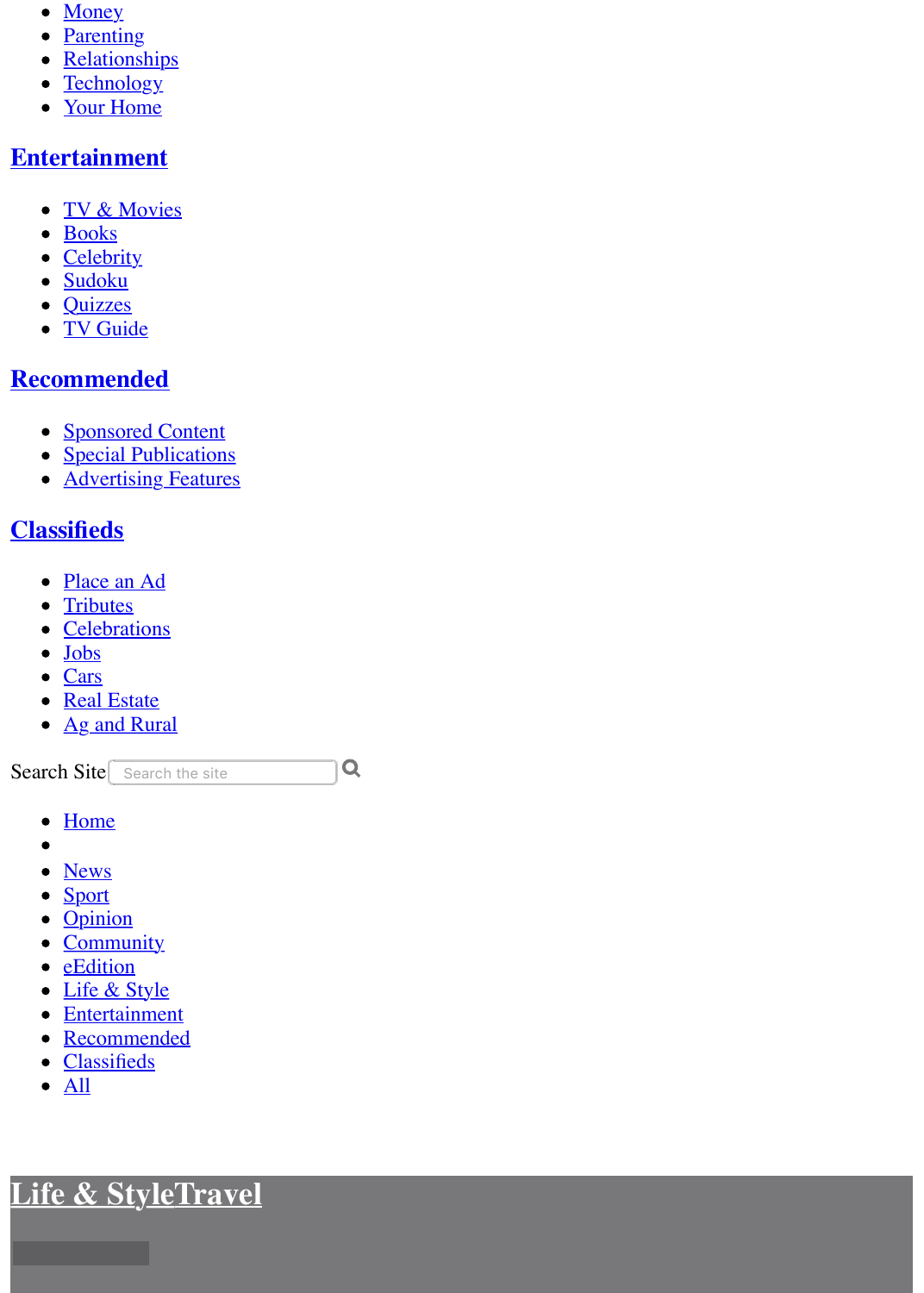- **[Education](http://www.theleader.com.au/life-style/education/)**
- **[Health](http://www.theleader.com.au/life-style/health/)**
- **[Travel](http://www.theleader.com.au/life-style/travel/)**
- [Food & Wine](http://www.theleader.com.au/life-style/food-wine/)
- **[Money](http://www.theleader.com.au/life-style/money/)**  $\bullet$
- **[Parenting](http://www.theleader.com.au/life-style/parenting/)**  $\bullet$
- [Relationships](http://www.theleader.com.au/life-style/relationships/)  $\bullet$
- **[Technology](http://www.theleader.com.au/life-style/technology/)**  $\bullet$
- [Your Home](http://www.theleader.com.au/life-style/your-home/)
- 1. [Home](http://www.theleader.com.au/)
- 2. [Life & Style](http://www.theleader.com.au/life-style/)
- 3. [Travel](http://www.theleader.com.au/life-style/travel/)

June 7 2015 - 12:15AM

## **Top 10 most creative holiday lessons**

**Michael Gebicki**  $\bullet$ 

## **[Travel](http://www.theleader.com.au/life-style/travel/)**

- [SHARE](https://www.facebook.com/sharer/sharer.php?u=http://www.theleader.com.au/story/3127752/top-10-most-creative-holiday-lessons/?cs=34)
- **S[TWEET](http://twitter.com/share?url=http://www.theleader.com.au/story/3127752/top-10-most-creative-holiday-lessons/?cs=34&text=Top%2010%20most%20creative%20holiday%20lessons&via=theleadernews)**
- $\blacktriangledown$
- $\bullet$



! Flamenco classes are on offer in Granada, Spain.

Watching the world go by from a cafe table has its charm, but travel works best when it's hands-on. Here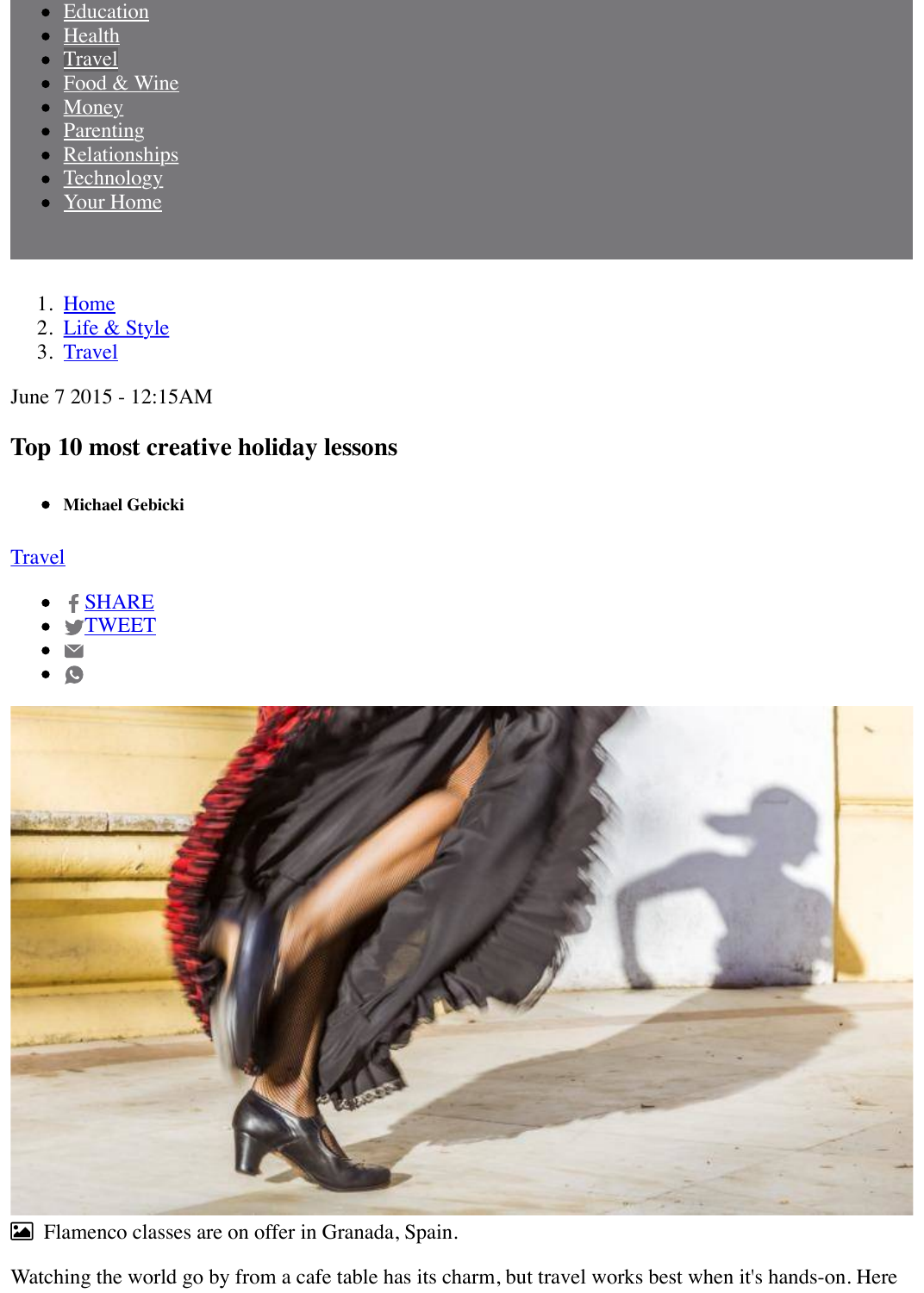are 10 energising suggestions.

#### **1 TAIKO BEAT, JAPAN**

Taiko is to conventional drumming what piloting an F-22 Raptor is to driving. Professional taiko artist Art Lee, artistic director of Japan's Wadaiko Tokara, offers courses from just a few hours to week-long intensives, in the mountainous Shimoina District of Nagano Prefecture. They offer deep immersion in Japanese culture as well as rigorous instruction in the art of wadaiko, as the taiko drums are known in Japan.

*See [tokara.net.](http://tokara.net/)*

#### **2 WOK ON, BALI**

A resident of Bali for close to three decades, Janet De Neefe has planted her roots firmly in the soil of her adopted home, introducing outsiders to Balinese cuisine through her Casa Luna Cooking School. Market tours, herbs and spices, and the art of perfect rice cooking all feature. Half-day classes take place on weekdays and you can dip in and out as you wish.

*See [casalunabali.com.](http://casalunabali.com/)*

#### **3 SNAPPY SHOOTERS, WORLDWIDE**

*National Geographic*'s photographers are some of the legends of the business. Anyone can sign up for a photo trip with National Geographic Expeditions, which take photo enthusiasts to such exotic locations as Ethiopia, Bhutan, Costa Rica and the Galapagos, in the company of these world-class photographers.

*See [nationalgeographicexpeditions.com.](http://nationalgeographicexpeditions.com/)*

#### **4 FLAMENCO FLING, SPAIN**

At the foot of the Sierra Nevada Mountains in the city of Granada, Carmen de las Cuevas, the School of Spanish for foreigners, is dedicated to imparting all things Spanish. There's a choice of flamenco courses or Spanish language with flamenco, from one week up to three months. Dance teachers come with distinguished credentials, and classes are 12 maximum.

*See [carmencuevas.com](http://carmencuevas.com/).*

#### **5 EASEL DOES IT, ITALY**

Set on a hilltop estate just outside Orvieto, Arte Umbria's specialty is painting, drawing, sculpture and printmaking workshops. The one-week courses are aimed at all levels, and include long lunches, wine and lounging by the pool. Accommodation is in a rustic, 10-bedroom country house on the estate.

*See [arteumbria.com.](http://arteumbria.com/)*

## **6 THE WRITE STUFF, ENGLAND**

British-based Arvon runs five-day residential writing courses in the English countryside. Tutors include celebrated names from the world of contemporary English literature, and groups are limited to 15. Choose from poetry, radio dramas, writing young adult fiction and short-story writing. Locations include West Yorkshire's Lumb Bank and The Hurst in Shropshire, former homes of Ted Hughes and John Osborne respectively.

*See [arvon.org](http://arvon.org/).*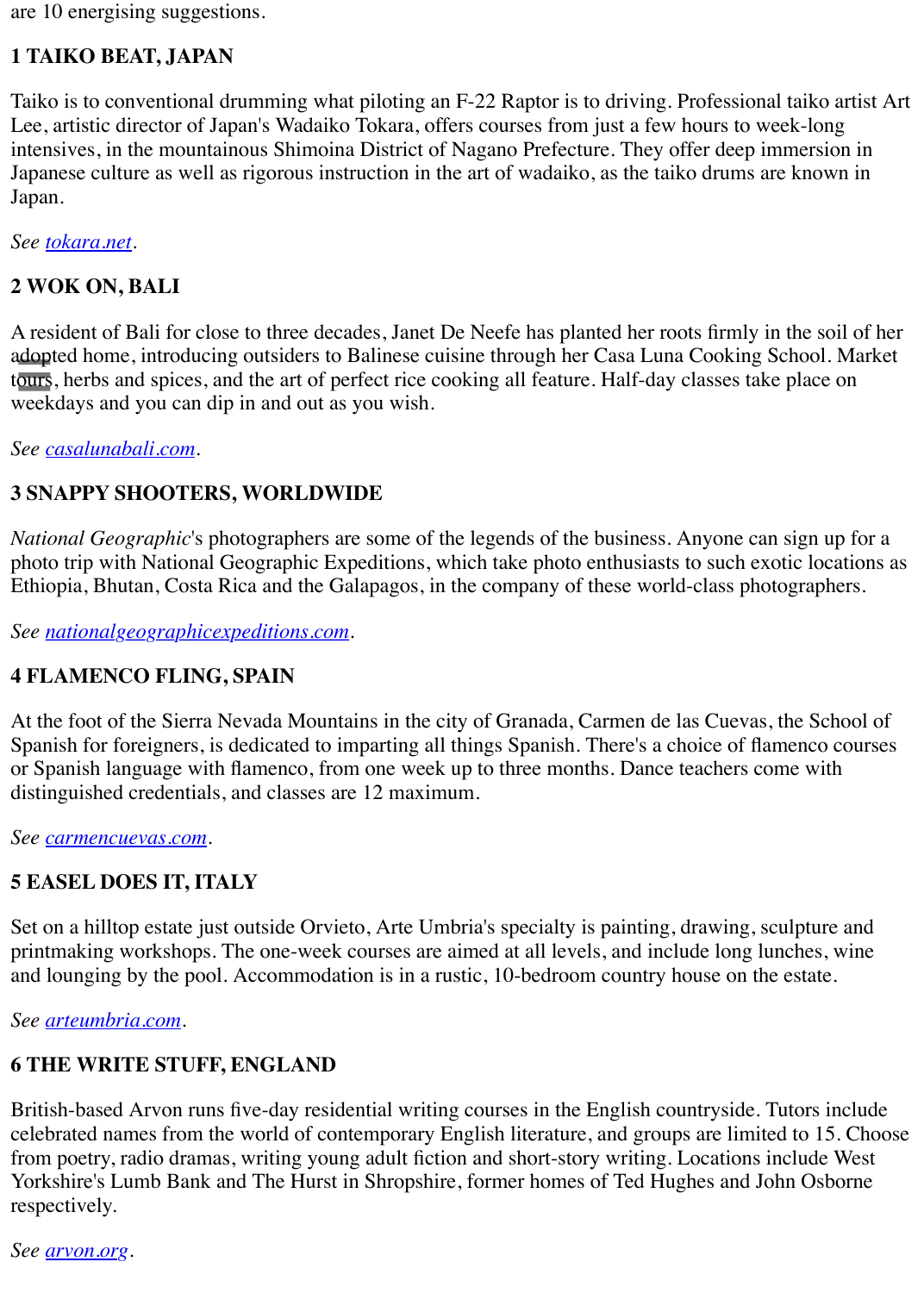#### **7 SKYROS WRITING, GREECE**

The Writers' Lab on the Greek Island of Skyros promises to polish those pensees into prose. Their oneweek courses are open to all, from complete beginners with writerly thought bubbles to published authors. Literary luminaries such as Margaret Drabble, Hanif Kureishi, Hilary Mantel and Alison Lurie have all graced the centre.

*See [skyros.com](http://skyros.com/).*

#### **8 TUSCAN TASTES, ITALY**

With nights in luxury Tuscan villas, plenty of wine and lots of laughs as a side serve, the cooking classes that Tuscookany have operated for more than a decade tick all the right boxes. The emphasis is on traditional Tuscan cooking, with instruction in English by local chefs. Each of the three villas teaches its own menu at the discretion of its head chef, with mastery of half a dozen different antipasti, entrees, mains and desserts as the aim.

*See [tuscookany.com.](http://tuscookany.com/)*

#### **9 SACRED SOUNDS, INDIA**

Close to the Ganges River in the holy city of Varanasi, the Academy of Indian Classical Music is a residential music school that offers tuition to Westerners in the sitar, tabla, harmonium and flute, the anchor of Indian classical music. The particular style taught here is the Benares Gharana, which has been passed down from teacher to student over many centuries.

*See [benaresmusicacademy.com](http://benaresmusicacademy.com/).*

#### **10 SALSA SENSATION, CUBA**

Mi Salsa Cubana is a Cuban dance school that promises to put silk and spice into your parquet shuffle. While the emphasis is on salsa, students learn a variety of Latin styles including son, rueda de casino, mambo, cha cha, and rumba. Mi Salsa Cubana's two-week courses are at Havana's Hotel Kohly. Course co-ordinator Stine Ortvad is a professional dancer from Denmark who has taught salsa for two decades.

*See [misalsacubana.com.](http://misalsacubana.com./)*

*This story [Top 10 most creative holiday lessons](http://www.smh.com.au/travel/top-10-most-creative-holiday-lessons-20150601-gh6brb.html) first appeared on [The Sydney Morning Herald](http://www.smh.com.au/).*

- f [SHARE](https://www.facebook.com/sharer/sharer.php?u=http://www.theleader.com.au/story/3127752/top-10-most-creative-holiday-lessons/?cs=34)
- **.** S[TWEET](http://twitter.com/share?url=http://www.theleader.com.au/story/3127752/top-10-most-creative-holiday-lessons/?cs=34&text=Top%2010%20most%20creative%20holiday%20lessons&via=theleadernews)
- $\triangledown$
- C

## **RECOMMENDED**

[Four arrested on Cronulla train line during...](http://www.theleader.com.au/story/5199823/four-arrested-on-cronulla-train-line-during-police-blitz/?cs=1507) LOCAL NEWS

[Video | Beach wheelchair hits the shores of...](http://www.theleader.com.au/story/5219815/video-beach-wheelchair-hits-the-shores-of-sutherland-shire/?cs=1507) LOCAL NEWS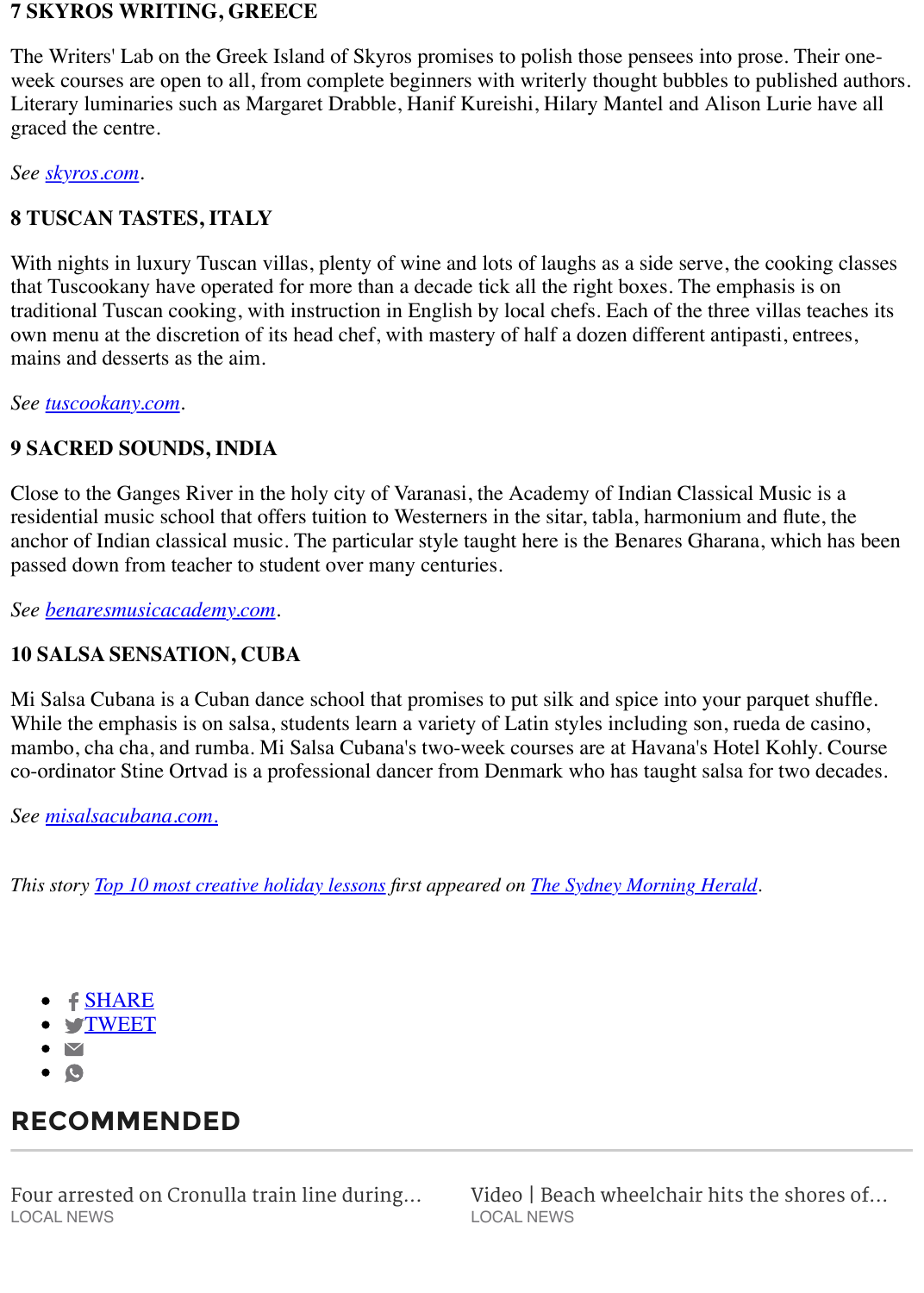



[Doctor rewarded for life's](http://www.theleader.com.au/story/5215966/doctor-rewarded-for-lifes-calling/?cs=1507) calling LOCAL NEWS



The Tasmanian publican [calling last drinks after...](http://www.theleader.com.au/story/5220832/the-tasmanian-publican-calling-last-drinks-after-41-years/?cs=7) **NATIONAL** 



Woronora caravan park [residents fight for their...](http://www.theleader.com.au/story/5212640/woronora-caravan-park-residents-fight-for-their-homes/?cs=1507) LOCAL NEWS





'Everybody's looking for [rain': drought dries out...](http://www.theleader.com.au/story/5220306/everybodys-looking-for-rain-drought-dries-out-the-hunter/?cs=7) **NATIONAL** 



[Former employee moves to](http://www.theleader.com.au/story/5220318/former-employee-moves-to-halt-release-of-jacqui-lambies-book/?cs=7) halt release of Jacqui... **NATIONAL** 



Barnaby Joyce speaks [out: life is precarious and...](http://www.theleader.com.au/story/5220415/barnaby-joyce-speaks-out-life-is-precarious-and-rough-and-tumble/?cs=7)

**NATIONAL** 

powered by plista

# **Local Business [View](http://www.theleader.com.au/business/)**



**Sanders Roofing**

If you want it done right call Sanders Roofing



**Hardware & General**

Your Hardware Shop



#### **[List Your Business](http://www.theleader.com.au/advertise/)**

# **Local News**

- 1. **[Sans Souci Bathers Pavilion area closed to the public](http://www.theleader.com.au/story/5220749/sans-souci-bathers-pavilion-area-closed-to-the-public/?cs=1507)**
- 2. **[Video | Beach wheelchair hits the shores of Sutherland Shire](http://www.theleader.com.au/story/5219815/video-beach-wheelchair-hits-the-shores-of-sutherland-shire/?cs=1507)**
- 3. **[Artful toddlers at Hazelhurst](http://www.theleader.com.au/story/5219527/artful-toddlers-at-hazelhurst/?cs=1507)**
- 4. **[Two men charged over stabbing at Rockdale](http://www.theleader.com.au/story/5220573/two-men-charged-over-stabbing-at-rockdale/?cs=1507)**